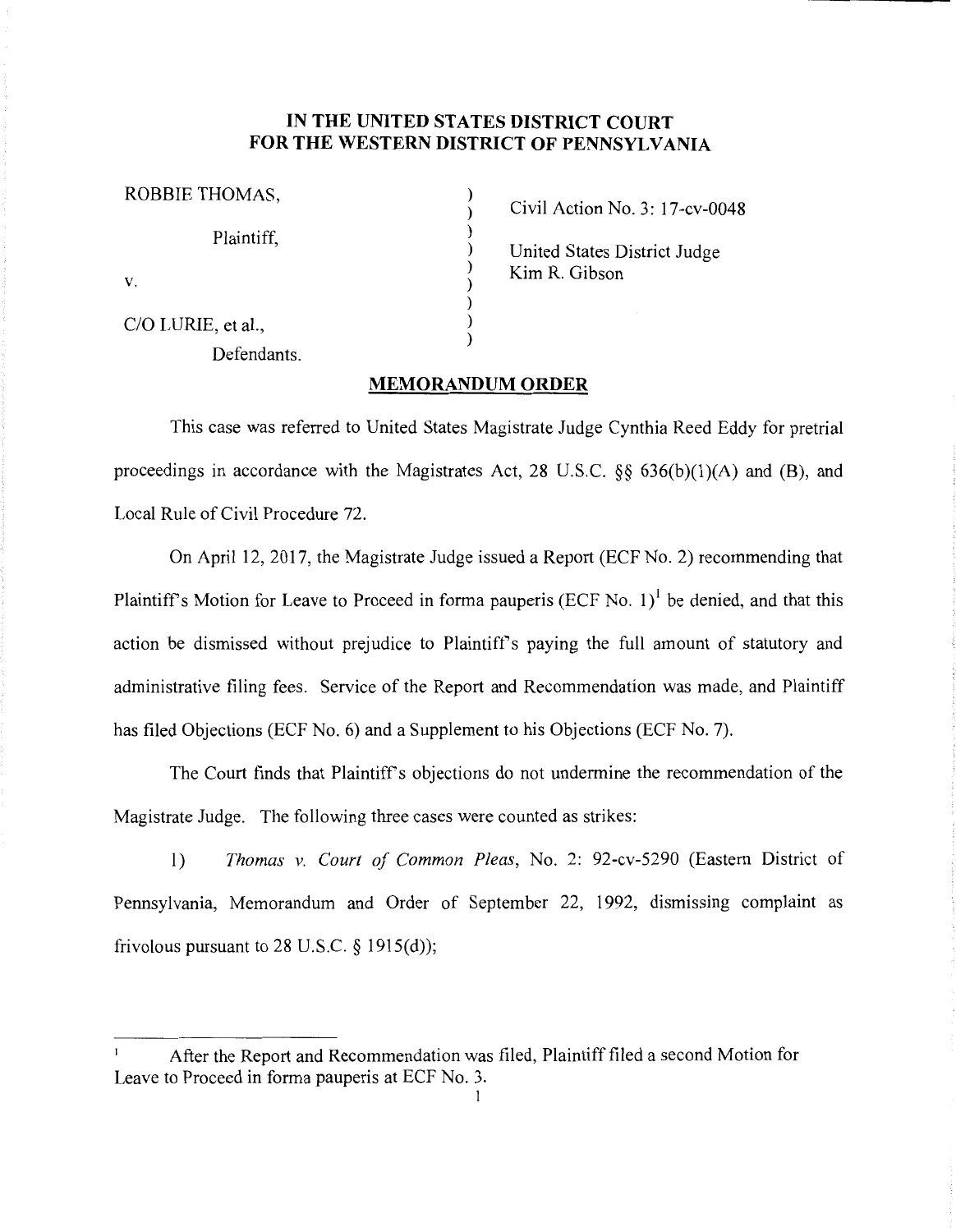2) *Thomas v. McCoy,* No. 1:10-cv-1639 (Middle District of Pennsylvania, Memorandum and Order of September 22, 2011, dismissing complaint for failure to state a claim pursuant to Federal Rule of Civil Procedure 12(b )(6)), *summarily affirmed,* No. 11-4309, 467 F. App'x 94 (3d Cir. March 9, 2012); and

3) *Thomas v. Vuksta*, No. 1:11-cv-1089 (Middle District of Pennsylvania, Memorandum and Order of May 25, 2012, dismissing amended complaint for failure to state a claim pursuant to 28 U.S.C. § 1915(e)(2)(B)(ii)), *summarily affirmed,* No. 12-2612, 481 F. App'x 33 (3d Cir. July 27, 2012).

Plaintiff makes two arguments that he does not have three strikes. First, he argues that the magistrate judge incorrectly counted two summary appeal orders as strikes. However, the summary appeal orders were not counted as strikes; rather only the District Court's orders were counted. Therefore, Plaintiff's objection is without merit.

Next, Plaintiff argues that the Order in No. 2: 92-cv-5290 (E.D. Pa.) should not be counted as a strike because he refiled the case and later settled the case. Plaintiff's objection is without merit. While he may have filed a second case, which the Court notes was docketed at No. 2:93-cv-0031 (E.D. Pa.), this second case has no effect on his first case, No. 2: 92-cv-5290, which was dismissed as frivolous. It is also worth noting that in No. 2: 92-cv-5290, Plaintiff named only two defendants: Court of Common Pleas Philadelphia and City of Philadelphia. That case was dismissed as frivolous and closed on September 22, 1992. In January, 1993, Plaintiff filed No. 2:93-cv-0031, in which he named three defendants: Philadelphia police officers Herberto Aponte and Detective Devlin and the Honorable Frederica A. Massiah-Jackson. Case No. 2: 93-cv-0031 case has not been counted as a strike.